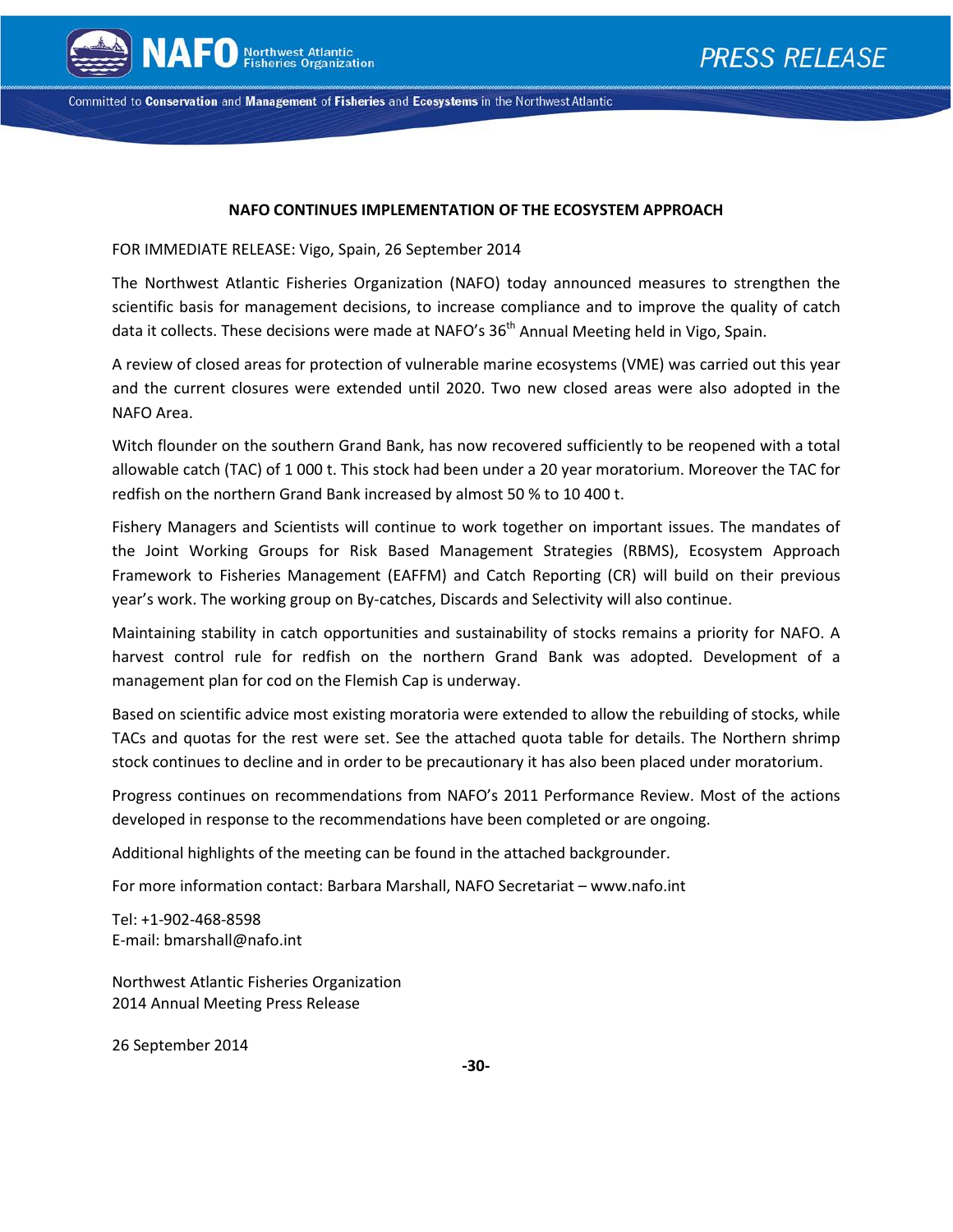

Committed to Conservation and Management of Fisheries and Ecosystems in the Northwest Atlantic

#### **Backgrounder**

NAFO is an international intergovernmental fisheries science and management body that manages the fishery in the international portion of the Northwest Atlantic. The  $36<sup>th</sup>$  Annual Meeting was held during 22-26 September 2014 at the Palacio de Congresos Mar de Vigo, Vigo, Spain. The meeting was attended by 180 delegates from eleven Contracting Parties (Canada, Cuba, Denmark (in respect of Faroe Islands and Greenland), European Union, France (in respect of St. Pierre et Miquelon), Iceland, Japan, Republic of Korea, Norway, Russian Federation and United States of America). Ukraine was unable to attend the meeting.

The meeting was also attended by IGO observers from the Fisheries and Agricultural Organisation of the UN (FAO), Northeast Atlantic Fisheries Commission (NEAFC), North Atlantic Marine Mammal Commission (NAMMCO), International Commission for the Conservation of the Atlantic Tunas (ICCAT), Southeast Atlantic Fisheries Organisation (SEAFO), Conservation of Antarctic Marine Living Resources (CCAMLR), Permanent Commission for the South Pacific (CPPS) and International Monitoring, Control and Surveillance (IMCS) Network and NGOs, the World Wildlife Fund (WWF), the International Coalition of Fisheries Associations (ICFA), the Ecology Action Centre, Pew Environmental Foundation and the Marine Stewardship Council (MSC).

The three bodies of NAFO, General Council (chaired by Veronika Veits, EU), Fisheries Commission (chaired by Sylvie Lapointe, Canada) and Scientific Council (chaired by Don Stansbury, Canada) and their subsidiary bodies met over the course of a week to deliberate on management measures and scientific assessment regarding the international fisheries of the Northwest Atlantic. Sessions of the joint Fisheries Commission/Scientific Council were also held to present results of meetings held over the course of the year and make plans for the future.

Existing moratoria on five NAFO stocks were carried over. Witch flounder in Div. 3NO was re-opened after a closure of 20 years. TACs and quotas were established for all other NAFO regulated stocks. In order to be precautionary a moratorium for the shrimp stock in Div. 3LNO has been agreed. The TAC for cod on the Flemish Cap was reduced by 5%. For redfish in Div. 3LN, a Harvest Control Rule has been agreed which forsees an incremental increase in TACs for the next 7 years, leading to exploitation at maximum sustainable yield (MSY) in 2021, subject to regular reviews. See attached quota table for details.

Two new areas have been closed to bottom fishing to protect vulnerable marine ecosystems, taking the total to 14. These new areas are in international waters of the NAFO Regulatory Area near the Flemish Cap.

Cooperation between Fishery Managers and Scientists continued. The joint working groups allow for greater collaboration to combine scientific and management information and to provide a strong forum to enable good management decisions. Next year these groups will continue to discuss matters such as catch reporting, risk based management strategies and ecosystem issues

Information collected on a tow-by-tow basis will be made available to scientists to enhance stock assessments and advice in the future.

Six NAFO Contracting Parties have now ratified the amended NAFO Convention. Other Members reported their progress to the meeting and, while promising, all were strongly encouraged to continue their efforts to ratify the amended Convention in their respective governments.

The status of the implementation of the recommendations from the 2011 NAFO Performance Review Panel were reviewed by NAFO. All constituent bodies continue to make progress and NAFO was pleased with work that has been and continues to be done.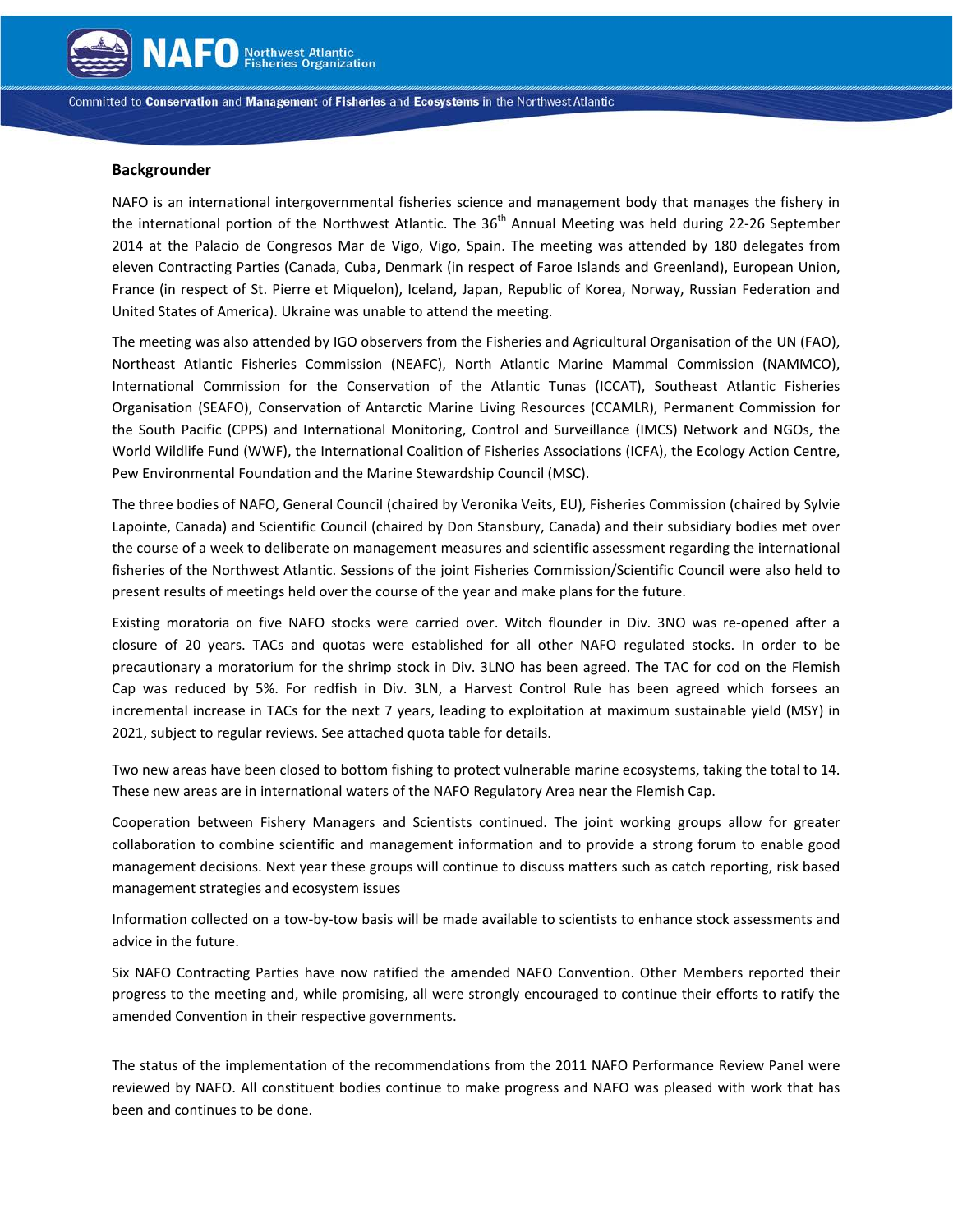

Committed to Conservation and Management of Fisheries and Ecosystems in the Northwest Atlantic

The first two meetings of the Joint Advisory Group on Data Management were successfully concluded. This group was created to provide advice on technical issues and to promote harmonisation and standardisation in the area of fisheries data management & communications for any Regional Fisheries Management Organisations (RFMOs).

Application of an Information Security and Management System (ISMS) for NAFO and an external audit of NAFO's current IT-system data will be undertaken.

NAFO will explore an arrangement to exchange appropriate and timely information necessary to avoid overlapping activities and mitigate potential conflicts between fisheries and hydrocarbon activities in the NAFO Regulatory Area.

NAFO is pleased to be a partner in the FAO VME Database project. In 2015, information on NAFO closed areas will contribute to a global review of the implementation of the UN General Assembly Resolutions that request the protection of VMEs.

The 37<sup>th</sup> Annual Meeting will be held in Halifax, NS, Canada in September 2015.

Prior to the Annual Meeting, the following NAFO meetings were held: 15-18 October 2013 Joint ICES-NAFO Symposium - "Gadoid Fisheries: The Ecology and Management of Rebuilding", St. Andrews, New Brunswick, Canada; 19-28 November 2013 Scientific Council Working Group on Ecosystem Science and Assessment (WGESA) (formerly WGEAFM) in Dartmouth, Nova Scotia, Canada; 3-4 February 2014 Joint Fisheries Commission-Scientific Council Ad Hoc Working Group on Catch Reporting in Halifax, NS, Canada; 5-7 February 2014 Joint Fisheries Commission-Scientific Council Working Group on Risk-Based Management Strategies (WG-RBMS) in Halifax, NS, Canada; 18-19 March 2014 NAFO-NEAFC Joint Advisory Group on Data Management in Dartmouth, NS, Canada; 24-28 March 2014 Joint ICES/NAFO Working Group on Deep-water Ecology in ICES, Copenhagen, Denmark; 23-25 April 2014 International Fisheries Commissions Pension Society Annual Meeting in La Jolla, California, USA; 5 May 2014 Scientific Council Ad Hoc Working Group on Div. 3M Cod Catches (WebEx); 05–07 May 2014 Standing Committee on International Control (STACTIC) Intersessional Meeting in Copenhagen, Denmark; 13 May 2014 Scientific Council Working Group on Development of a Management Strategy for Div. 3LN Redfish (WebEx); 30 May–12 June 2014 Scientific Council and its Standing Committees Meeting in Halifax, NS, Canada; 7-8 July 2014 Fisheries Commission Ad Hoc Working Group on Bycatches, Discards and Selectivity (WG-BDS) in Dartmouth, NS, Canada; 9–11 July 2014 Joint Fisheries Commission-Scientific Council Working Group on Ecosystem Approach Framework to Fisheries Management (WG-EAFFM) in Halifax, NS, Canada; 10-17 September, Scientific Council and NIPAG Shrimp Assessment Meeting, Nuuk, Greenland.

Reports of all NAFO meeting are finalized following the meeting end and are posted on the public NAFO website. Reports from General Council and Fisheries Commission (and Standing Committees) can be accessed at http://www.nafo.int/publications/frames/proceedings.html and Scientific Council Reports at http://www.nafo.int/publications/frames/sci-reports.html.

The table of NAFO TACs and quotas agreed at the 36th Annual Meeting can be found at http://www.nafo.int/fisheries/quota.pdf

Fred Kingston NAFO Executive Secretary 26 September 2014, Vigo, Spain

For more information contact: Barbara Marshall, Information Officer, NAFO Secretariat, www.nafo.int Tel: +1-902-468-8598 - E-mail: [bmarshall@nafo.int](mailto:bmarshall@nafo.int)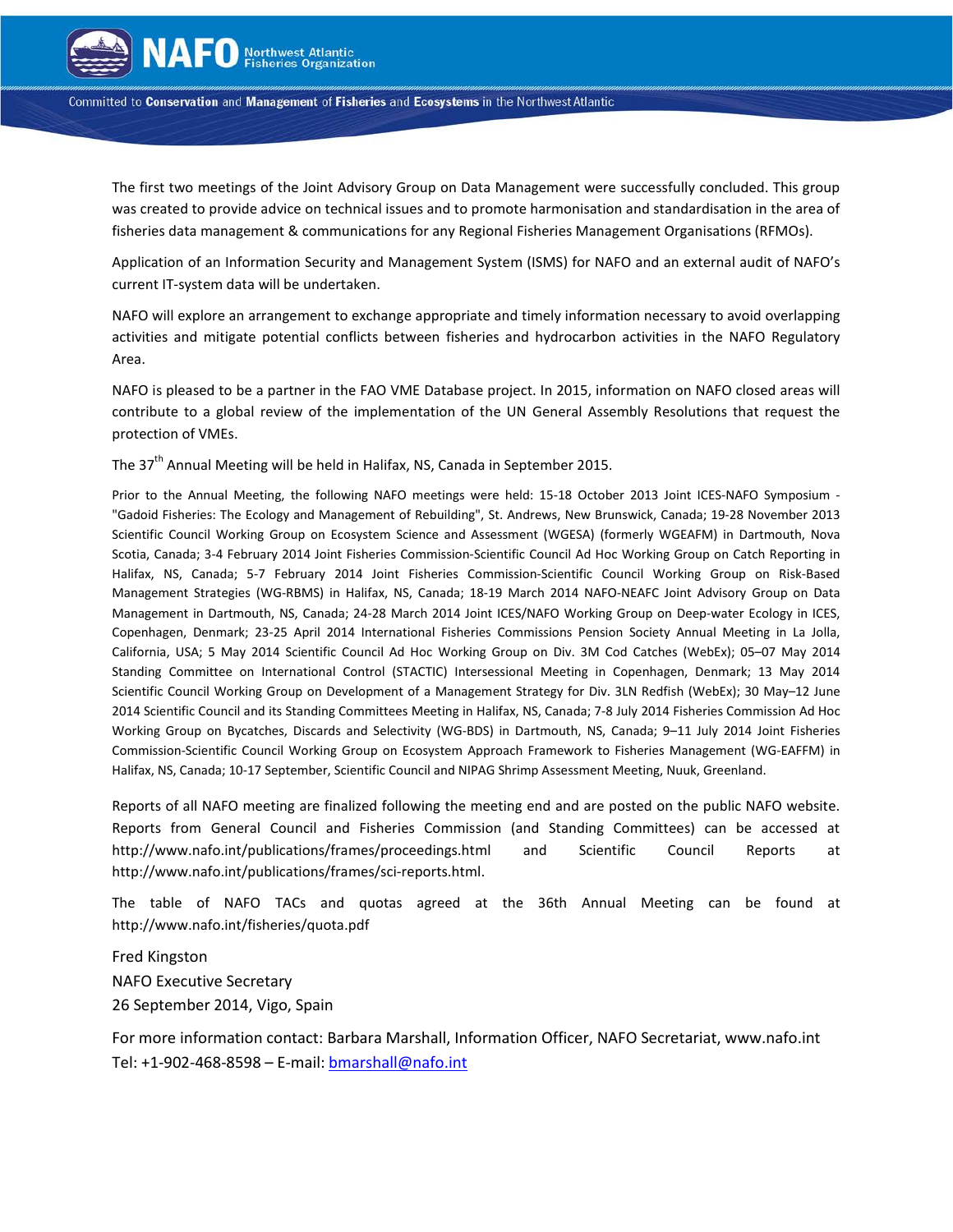### (2015)

# **ANNEX I – FISHERIES MANAGEMENT**

## **Annex I.A - Annual Quota Table**

QUOTA TABLE. Total allowable catches (TACs) and quotas (metric tons) for 2015 of particular stocks in Subareas 1-4 of the NAFO Convention Area. The values listed include quantities to be taken both inside and outside the 200-mile fishing zone, where applicable.

| <b>Species</b>                         | Cod  |                |                           |                          | <b>Redfish</b>           |                                   |                          |                 |                                   |                          | American plaice          | Yellowtail               |
|----------------------------------------|------|----------------|---------------------------|--------------------------|--------------------------|-----------------------------------|--------------------------|-----------------|-----------------------------------|--------------------------|--------------------------|--------------------------|
| <b>Division/Contracting</b><br>Party   | 3L   | 3M             | % of 3M<br><b>Cod TAC</b> | 3NO                      | 3LN                      | % of 3LN<br>Redfish<br><b>TAC</b> | 3M                       | $\overline{30}$ | Sub-Area 2<br>and Div.<br>$1F+3K$ | 3L <sub>N</sub>          | 3M                       | <b>3LNO</b>              |
| Canada                                 |      | 110            | 0.80                      | $\theta$                 | 4430                     | 42.60                             | 500                      | 6000            | $0^{2,4}$                         | $\mathbf{0}$             | $\theta$                 | 165755                   |
| Cuba                                   |      | 511            | 3.70                      | $\overline{\phantom{a}}$ | 1019                     | 9.80                              | 1750                     |                 | $0^{2,4}$                         | $\overline{\phantom{a}}$ | $\blacksquare$           | $\overline{\phantom{0}}$ |
| <b>Denmark (Faroe</b>                  |      | 3083           | 22.35                     | $\blacksquare$           | $\overline{\phantom{a}}$ |                                   | 6919                     |                 | $0^{2,3}$                         | $\overline{\phantom{a}}$ | $\overline{\phantom{a}}$ | $\blacksquare$           |
| <b>Islands and</b><br>Greenland)       |      |                |                           |                          |                          |                                   |                          |                 |                                   |                          |                          |                          |
| <b>European Union</b>                  |      | 786725         | 57.03                     | $0^{11}$                 | 189626                   | 18.23                             | 781312                   | 7000            | $0^{2,3}$<br>$0^{2,15}$           | $\theta$                 | $0^{11}$                 | $\overline{\phantom{a}}$ |
| France (St. Pierre<br>et Miquelon)     |      | $\blacksquare$ |                           | $\blacksquare$           | $\overline{\phantom{a}}$ |                                   | 6919                     |                 | $0^{2,4}$                         | $\sim$                   | ÷,                       | 3405                     |
| <b>Iceland</b>                         |      |                |                           | $\overline{\phantom{a}}$ | $\blacksquare$           |                                   | $\overline{\phantom{a}}$ |                 | $0^{2,3}$                         |                          |                          |                          |
| Japan                                  |      | $\blacksquare$ |                           | $\blacksquare$           | $\blacksquare$           |                                   | 400                      | 150             | $0^{2,4}$                         | $\overline{\phantom{0}}$ | $\sim$                   | $\sim$                   |
| <b>Korea</b>                           |      | $\blacksquare$ |                           | $\blacksquare$           | $\blacksquare$           |                                   | 6919                     | 100             | $0^{2,4}$                         | $\blacksquare$           | $\blacksquare$           | $\blacksquare$           |
| <b>Norway</b>                          |      | 1276           | 9.25                      | $\blacksquare$           | $\overline{\phantom{a}}$ |                                   | $\blacksquare$           |                 | $0^{2,3}$                         |                          | ÷                        | $\overline{a}$           |
| <b>Russian Federation</b>              |      | 893            | 6.47                      | $\mathbf{0}$             | 2992                     | 28.77                             | 9137                     | 6500            | $0^{2,3}$                         | $\overline{\phantom{a}}$ | $\mathbf{0}$             | ÷,                       |
| <b>Ukraine</b>                         |      |                |                           |                          |                          |                                   |                          | 150             | $0^{2,4}$                         |                          |                          |                          |
| <b>United States of</b><br>America     |      | $\overline{a}$ |                           | $\blacksquare$           | ٠                        |                                   | 6919                     |                 | $0^{2,4}$                         |                          | ٠                        | ٠                        |
| <b>Others</b>                          |      | 55             | 0.40                      | $\mathbf{0}$             | 63                       | 0.60                              | 124                      | 100             | $\blacksquare$                    | $\theta$                 | $\mathbf{0}$             | 855                      |
| <b>TOTAL ALLOWABLE</b><br><b>CATCH</b> | $*9$ | 1379523        | 100.0                     | $*20,9$                  | 1040016,24               | 100.0                             | 67008                    | 20000           | $0^{10,17}$                       | $*16,21$                 | $*9,20$                  | 1700021,22               |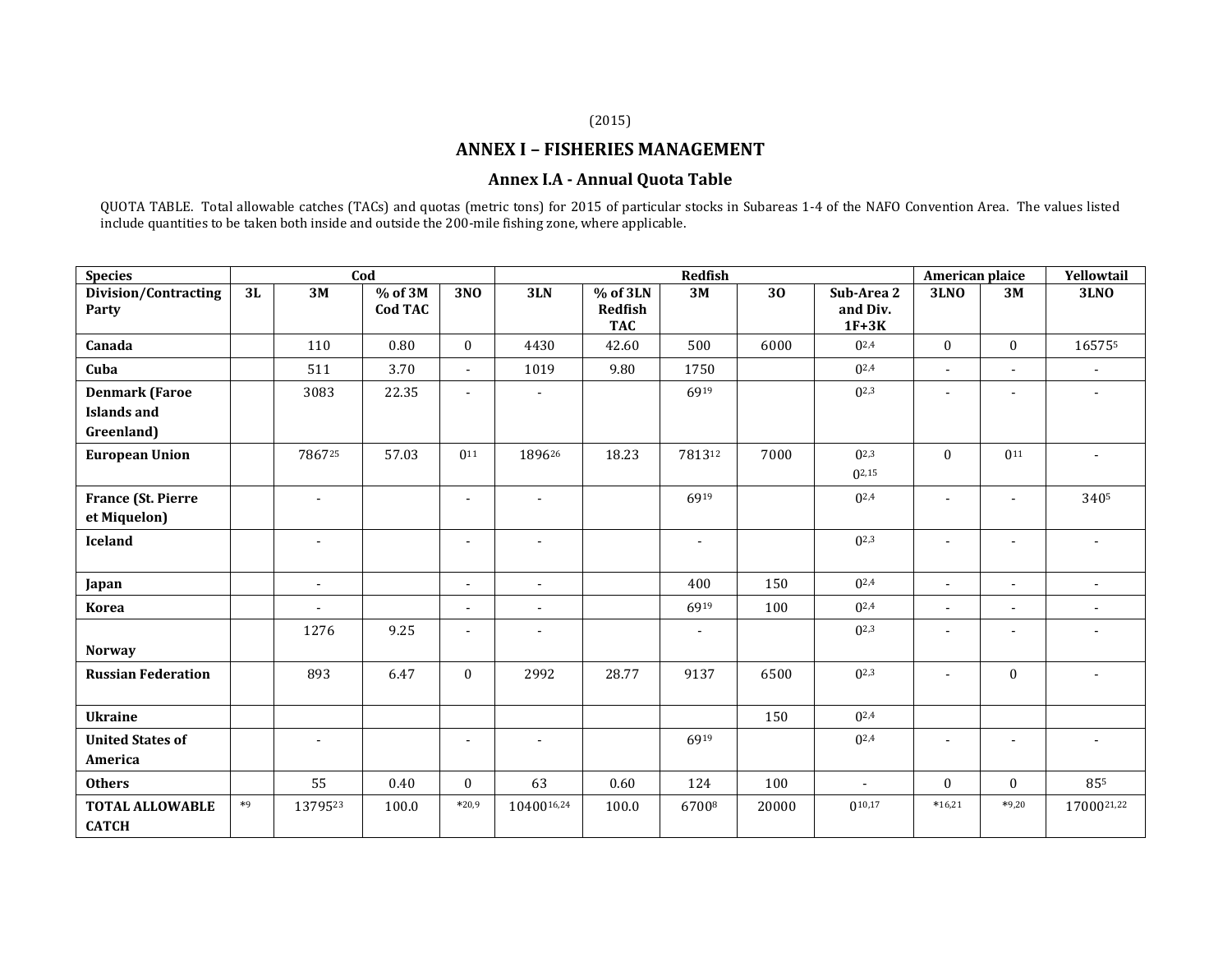# Annex I.A (cont'd)

# (2015)

| <b>Species</b>                                     | Witch   |                          |                     | White      | Capelin                  | <b>Skates</b> | Greenland      | Squid $(Illex)^1$            | <b>Shrimp</b>    |            |
|----------------------------------------------------|---------|--------------------------|---------------------|------------|--------------------------|---------------|----------------|------------------------------|------------------|------------|
|                                                    |         |                          |                     | hake       |                          |               | halibut        |                              |                  |            |
| Division/Contracting                               | 3L      | 3NO                      | % of 3NO            | <b>3NO</b> | <b>3NO</b>               | <b>3LNO</b>   | 3LMNO          | Sub-areas                    | 3L               | <b>3NO</b> |
| Party                                              |         |                          | Witch<br><b>TAC</b> |            |                          |               |                | $3 + 4$                      |                  |            |
| Canada                                             |         | 600                      | 60.00               | 294        | $\mathbf{0}$             | 1167          | 1731           | N.S. <sup>6</sup>            | $\mathbf{0}$     |            |
| Cuba                                               |         | $\overline{\phantom{a}}$ |                     |            | $\boldsymbol{0}$         |               | $\blacksquare$ | 510                          | $\mathbf{0}$     |            |
| <b>Denmark (Faroe</b><br>Islands and<br>Greenland) |         | $\overline{\phantom{a}}$ |                     |            |                          |               | 199            |                              | $\mathbf{0}$     |            |
| <b>European Union</b>                              |         | 13311                    | 13.27               | 588        | $0^{11}$                 | 4408          | 676818         | $N.S.$ <sup>6</sup><br>61113 | $0^{14}$         |            |
| <b>France (St. Pierre</b><br>et Miquelon)          |         | $\overline{\phantom{a}}$ |                     |            | $\overline{\phantom{a}}$ |               | 189            | 453                          | $\mathbf{0}$     |            |
| <b>Iceland</b>                                     |         | $\overline{\phantom{a}}$ |                     |            | $\overline{\phantom{a}}$ |               | $\sim$         | $\blacksquare$               | $\mathbf{0}$     |            |
| Japan                                              |         | $\sim$                   |                     |            | $\mathbf{0}$             |               | 1183           | 510                          | $\mathbf{0}$     |            |
| <b>Korea</b>                                       |         | $\blacksquare$           |                     |            |                          |               | $\blacksquare$ | 453                          | $\mathbf{0}$     |            |
| <b>Norway</b>                                      |         | ٠                        |                     |            | $\boldsymbol{0}$         |               | $\blacksquare$ |                              | $\mathbf{0}$     |            |
| <b>Russian Federation</b>                          |         | 257                      | 25.73               | 59         | $\mathbf{0}$             | 1167          | 1473           | 749                          | $\boldsymbol{0}$ |            |
| <b>Ukraine</b>                                     |         |                          |                     |            |                          |               | $\sim$         |                              | $\mathbf{0}$     |            |
| <b>United States of</b><br>America                 |         | $\blacksquare$           |                     |            | $\overline{\phantom{a}}$ |               | ٠              | 453                          | $\mathbf{0}$     |            |
| <b>Others</b>                                      |         | 10                       | 1.00                | 59         | $\overline{\phantom{a}}$ | 258           | 0 <sup>7</sup> | 794                          | $\mathbf{0}$     |            |
| <b>TOTAL ALLOWABLE</b><br><b>CATCH</b>             | $*9,16$ | 100028                   | 100.00              | 100027     | $*9$                     | 700016,29     | 11543          | 3400016                      | $\Omega$         | $*9$       |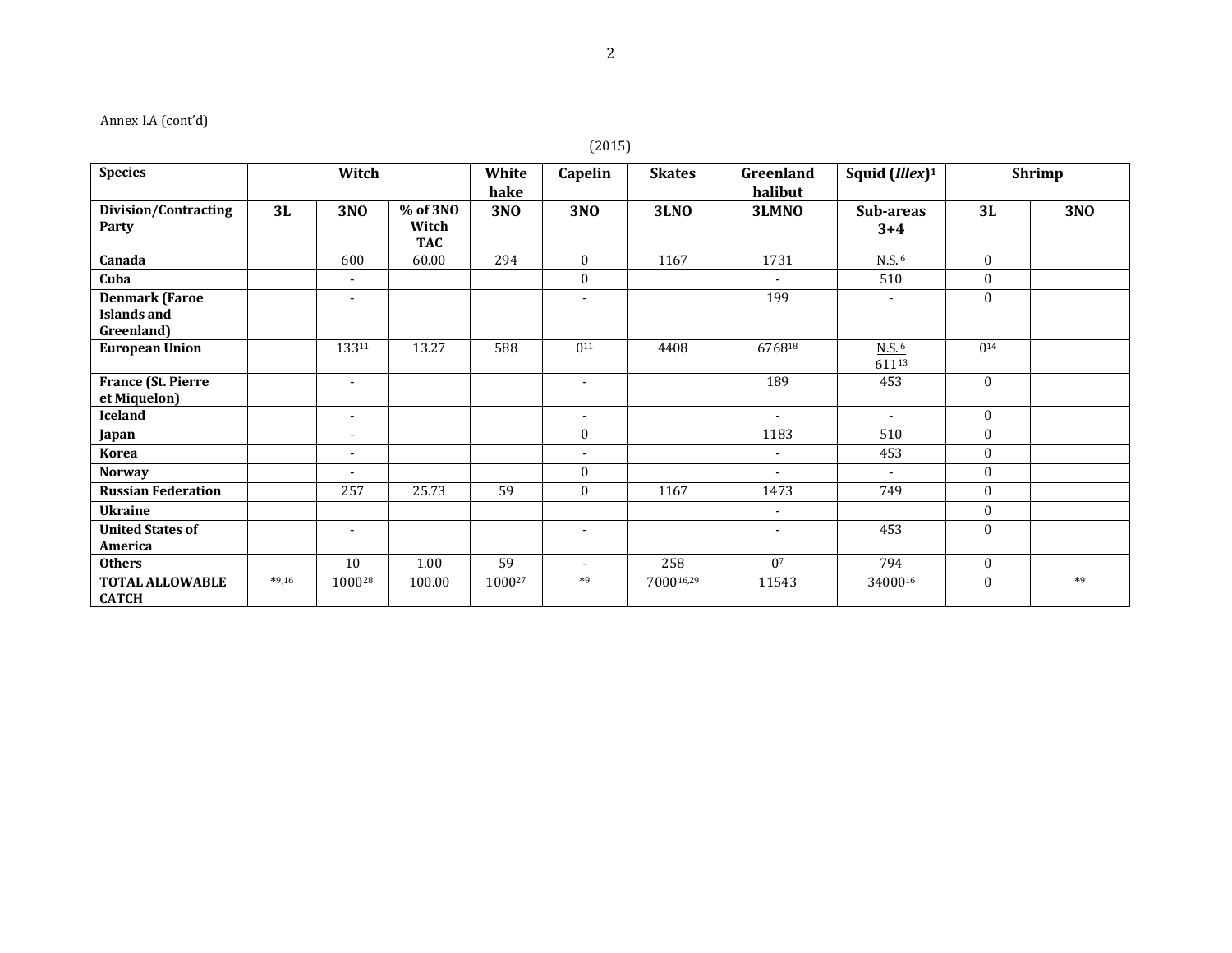Annex I.A (contd)

- \* Ban on fishing in force.<br>1. Any quota listed for squi
- Any quota listed for squid may be increased by a transfer from any "coastal state" as defined in Article 1, paragraph 3 of the NAFO Convention, provided that the TAC for squid is not exceeded. Transfers made to Contracting Parties conducting fisheries for squid in the Regulatory Area shall be reported to the Executive Secretary, and the report shall be made as promptly as possible.
- <sup>2</sup> The Executive Secretary shall notify without delay all Contracting Parties the dates on which accumulated reported catch taken by vessels of Contracting Parties estimated equal to 50% and then 100% of that allocation.
- <sup>3</sup>. Quota to be shared by vessels from Denmark (Greenland and Faroe Islands), European Union, Iceland, Norway and Russia. Catches in the NAFO Convention Area shall be deducted from the quotas allocated in the NEAFC Convention Area.
- 4. Quota to be shared by vessels from Canada, Cuba, France (St. Pierre et Miquelon), Japan, Korea, Ukraine and USA.
- 5. Contracting Parties shall inform the Executive Secretary before 1 December 2014 of the measures to be taken to ensure that total catches do not exceed the levels indicated.
- 6. The allocation to these Contracting Parties are as yet undetermined, although their sum shall not exceed the difference between the total of allocations to other Contracting Parties and the TAC (= 29.458 tons).
- <sup>7</sup>. In 2005, the previous 935 t "Others" quota was assigned to three Contracting Parties. When the TAC exceeds 30,000 t the next 1,300 t beyond 30,000 will be allocated to an Others quota which can be accessed by those who do not hold Greenland halibut allocation. In deciding the relevant contributions of Contracting Parties to the 1,300 t Others quota, the Fisheries Commission will take into account the fact that some Contracting Parties received a benefit from the 935 t quota which was reassigned in 2005.
- 8. Notwithstanding Article 5.3(b), in 2015, the Executive Secretary shall inform Contracting Parties by electronic means 5 calendar days in advance of the date on which the available data indicates that total reported catch reaches 6500 t. Subsequently, directed fishery will cease when 6500 t has been taken as determined by the Executive Secretary. The remainder of the TAC can be retained as by catch and shall be limited to 5% of catches of cod in Division 3M. When 100% of the TAC has been taken as determined by the Executive Secretary, no more redfish in Division 3M shall be retained on board in accordance with Article 5(3)(c).
- <sup>9.</sup> The provisions of Article 6.3 of the Conservation and Enforcement Measures shall apply.
- <sup>10.</sup> In the case of the NEAFC decision which modifies the level of TAC in 2015 as compared to 2014, these figures shall be accordingly adjusted by NAFO and formalized through a mail vote.
- 11. Including fishing entitlements of Estonia, Latvia, and Lithuania following their accession to the European Union and in accordance with sharing arrangements of the former USSR quota adopted by the Fisheries Commission at its Annual Meeting in 2003 (FC Working Paper 03/7).
- <sup>12.</sup> Including allocations of 1571 tonnes each for Estonia, Latvia and Lithuania out of a sharing of 20,000 tonnes, following their accession to the European Union.
- <sup>13.</sup> Allocations of 128 tonnes each for Estonia, Latvia and Lithuania as well as 227 tonnes for Poland out of a TAC of 34,000 tonnes, following their accession to the European Union.
- 14. Including allocations of 1.11% each for Estonia, Latvia, Lithuania and Poland out of the TAC, following their accession to the European Union.
- 15. Allocation of 17.85% to Lithuania and 2.15% to Latvia following their accession to the European Union.
- 16. Applicable to 2015 and 2016.
- <sup>17.</sup> The quota shares in footnotes 4 and 15 can only be fished in the NAFO Regulatory Area. If an increase in the overall TAC as defined in footnote 10 leads to an increase in these shares, the first 500 tonnes of that increase shall be added to the quota share referred to in footnote 4.
- <sup>18.</sup> Including an allocation of 379 tonnes for Estonia, Latvia, and Lithuania following their accession to the European Union.
- <sup>19.</sup> Notwithstanding the provisions of footnote 8 and Article 5.2 (b) and without prejudice to future agreements on allocations, these quotas may be fished in their entirety by these Contracting Parties.
- 20. Applicable to 2015, 2016 and 2017.
- <sup>21</sup>. In lieu of Article 6.3 of the CEM, the following by-catch provisions for American plaice only in the 3LNO yellowtail fishery shall apply: Contracting Parties fishing for vellowtail flounder allocated under the NAFO allocation table will be restricted to an overall Am. plaice by-catch harvest limit equal to 15% of their total yellowtail fishery as calculated in accordance with Article 6.4. If a Scientific Council projection indicates that this rate is likely to undermine stock recovery or cause an unreasonable delay in reaching  $B_{lim}$ , this rate may be subject to a reassessment by the Fisheries Commission.
- <sup>22</sup>. Following the NAFO annual meeting and prior to 1 January of the succeeding year, at the request of the USA, Canada will transfer 1000 tonnes of its 3LNO yellowtail quota to the USA.<br><sup>23</sup>. The allegation low of this s
- 23. The allocation key of this stock is based on the 1998 Quota Table. In 1999, a moratorium on cod in Division 3M was declared.
- <sup>24</sup>. The allocation key of this stock is based on the 1997 Quota Table. In 1998, a moratorium on redfish in Division 3LN was declared.
- <sup>25.</sup> Including fishing entitlements of 161 tons each for Estonia, Latvia, and Lithuania in accordance with sharing arrangements of the former USSR quota adopted by the Fisheries Commission at its Annual Meeting in 2003 (FC Working Paper 03/7) and allocation of 552 tons for Poland following their accession to the European Union.
- <sup>26.</sup> Including fishing entitlements of 514 tonnes each for Estonia, Latvia, and Lithuania in accordance with sharing arrangements of the former USSR quota adopted by the Fisheries Commission at its Annual Meeting in 2003 (FC Working Paper 03/7) following their accession to the European Union.
- <sup>27</sup>. Should a Contracting Party experience higher than normal catches per unit of effort (CPUE) and conclude that a shift to high availability levels of white hake during the fishing season such as what was apparently the case in 2002 and 2003 – is taking place, then that Contracting Party shall notify the Executive Secretary and submit a summary of evidence for its conclusion (higher than normal CPUE and any other additional relevant information) within one month. On this basis, a mail vote will be submitted to the Fisheries Commission as to whether an exceptional increase in the availability of fish occurs. The TAC shall remain at 1,000t until the results of the vote are complete and the catch limitation provided for in Annex I. A. of the NCEM will apply. In case of a positive vote, the TAC is confirmed to be 2,000 metric tons. In the case of negative vote, the TAC shall remain at 1,000 metric tons.
- 28. The allocation key of this stock is based on the 1994 Quota Table. In 1995, a moratorium on witch flounder in Division 3NO was declared.
- $29.$  Should catches exceed 5000t, additional measures would be adopted to further restrain catches in 2016.